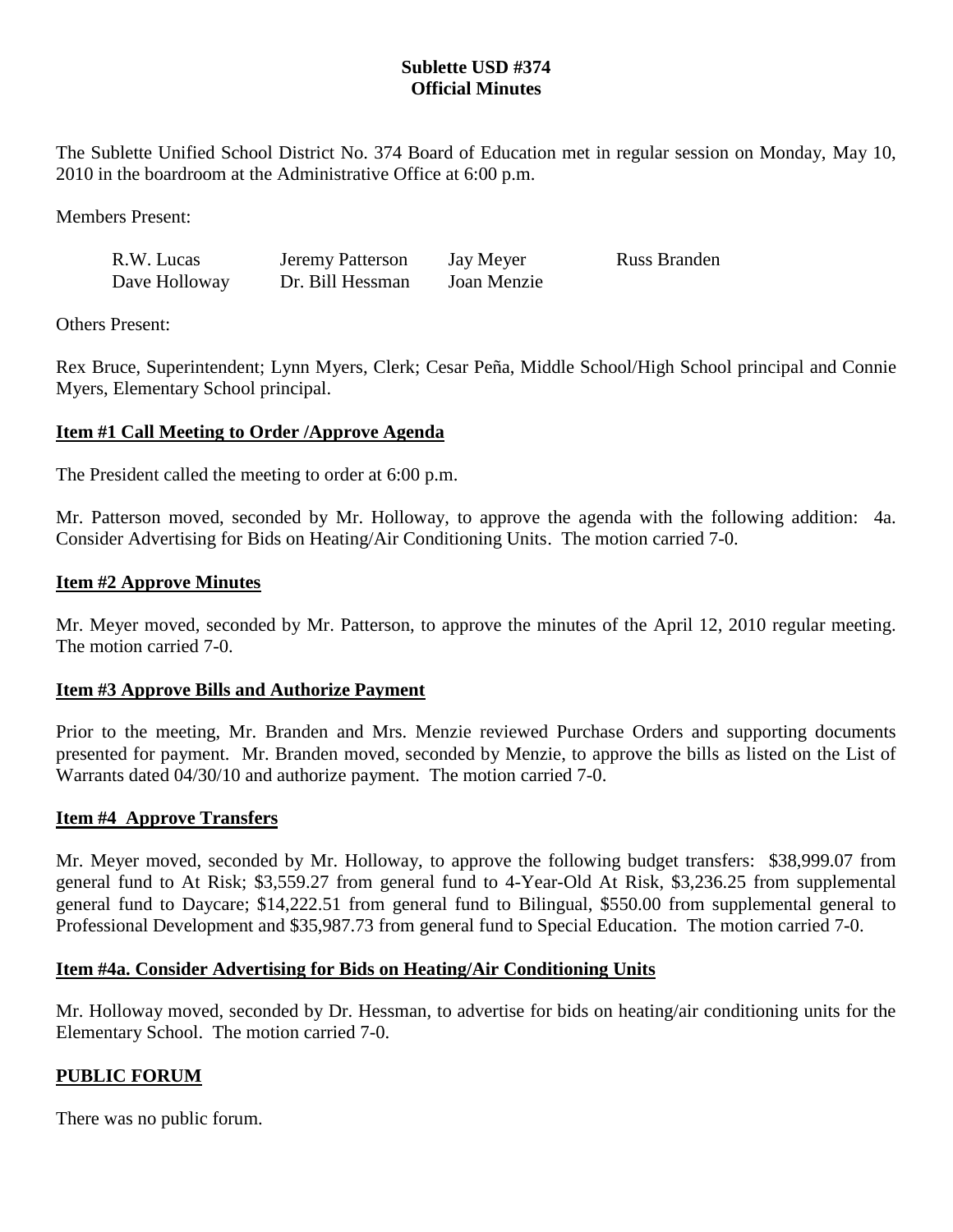### **Item #5 Executive Session Non-Elected Personnel**

Mrs. Menzie moved, seconded by Mr. Patterson, to go into executive session to discuss non-elected personnel, in order to protect the privacy interest of an identifiable individual(s), to include Mr. Bruce and Mr. Pena in executive session, and to reconvene to open session in the boardroom at 6:23 p.m. The motion carried 7-0.

The Board reconvened to open session at 6:23 p.m.

Mrs. Menzie moved, seconded by Mr. Patterson, to go into executive session to discuss non-elected personnel, in order to protect the privacy interest of an identifiable individual(s), to include Mr. Bruce and Mr. Pena in executive session, and to reconvene to open session in the boardroom at 6:33 p.m. The motion carried 7-0.

The Board reconvened to open session at 6:33 p.m.

### **Item #6 Executive Session Student Matters**

Mr. Branden moved, seconded by Mrs. Menzie, to go into executive session to discuss student matters, in order to protect the privacy rights of a student who is identifiable, to include Mr. Bruce and Mr. Pena in executive session, and to reconvene to open session in the boardroom at 6:48 p.m. The motion carried 7-0.

The Board reconvened to open session at 6:48 p.m.

### **Item #7 Consider Resignations**

Mr. Meyer moved, seconded by Dr. Hessman, to accept the resignation of Clinton Raynes as instrumental music instructor effective May 21, 2010. The motion carried 7-0.

Mr. Branden moved, seconded by Mr. Patterson, to accept the resignation of Rebecca Messerly as second grade paraprofessional effective May 19, 2010. The motion carried 7-0.

### **Item #8 Contract Approval**

Mrs. Menzie moved, seconded by Mr. Holloway, to hire Adela Hernandez for the summer custodial position at the middle/high school. The motion carried 7-0.

### **Item #9 KASB Membership/Legal Assistance Fund**

Mr. Branden moved, seconded by Mr. Meyer, to pay the KASB annual membership dues and the Legal Assistance Fund annual contract service fee for the 2010/2011 school year. The motion carried 7-0.

### **Item #10 Consider Student for Receiving a Diploma**

Mr. Holloway moved, seconded by Mr. Patterson, to grant a high school diploma to Janet Moser Nelson. The motion carried 7-0.